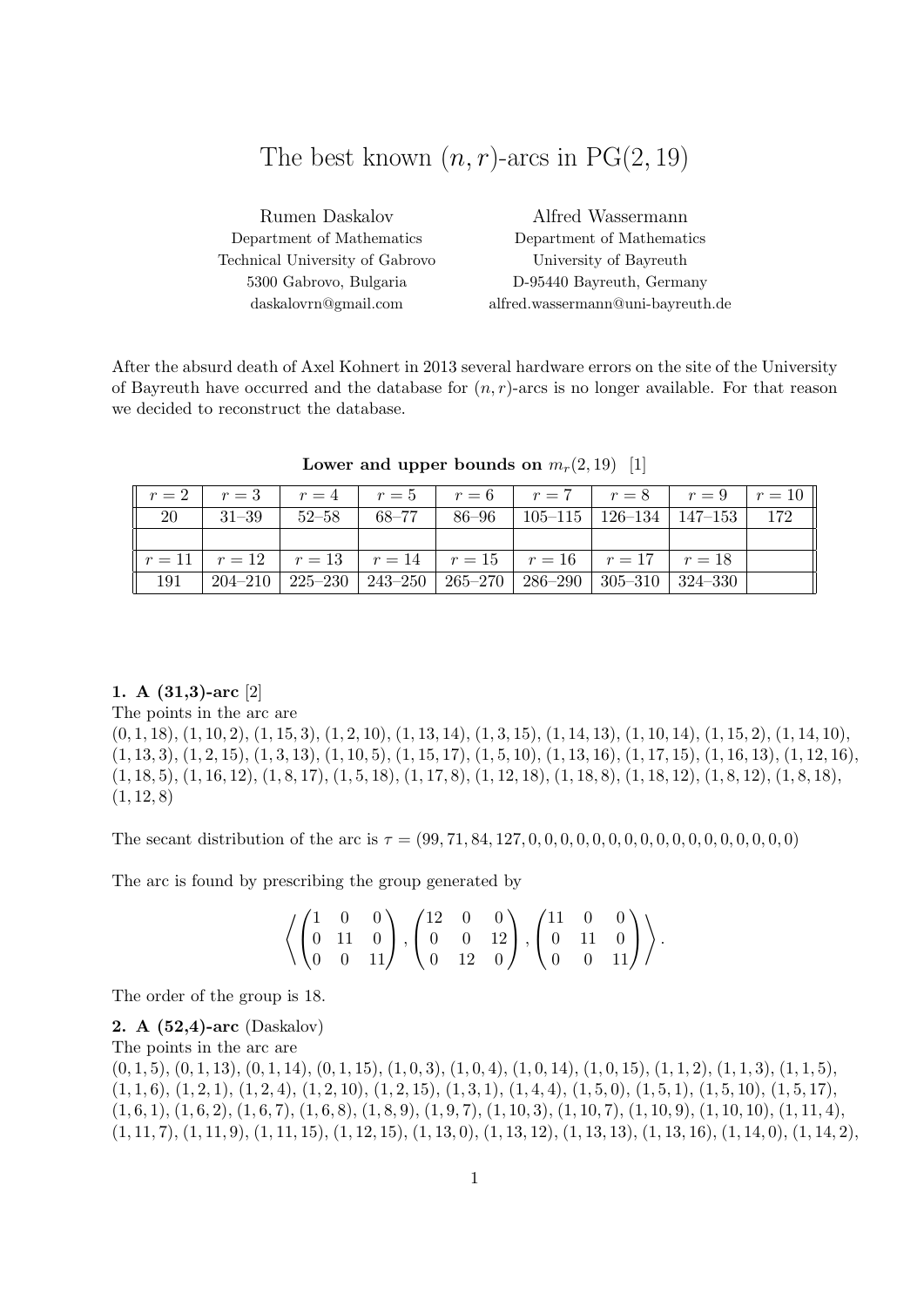$(1, 14, 9), (1, 14, 16), (1, 15, 0), (1, 16, 16), (1, 17, 3), (1, 17, 10), (1, 17, 16), (1, 17, 18), (1, 18, 2)$ 

The secant distribution of the arc is τ = (31, 100, 6, 48, 196, 0, 0, 0, 0, 0, 0, 0, 0, 0, 0, 0, 0, 0, 0, 0, 0)

3. A (68,5)-arc (Daskalov, Manev)

The points in the arc are

 $(0, 1, 3), (0, 1, 6), (0, 1, 13), (0, 1, 15), (0, 1, 17), (1, 0, 3), (1, 0, 9), (1, 0, 13), (1, 0, 14), (1, 0, 16), (1, 1, 2),$  $(1, 1, 3), (1, 1, 13), (1, 1, 14), (1, 1, 18), (1, 2, 1), (1, 2, 11), (1, 2, 14), (1, 2, 15), (1, 3, 0), (1, 3, 1), (1, 3, 3),$  $(1, 3, 7), (1, 6, 0), (1, 6, 2), (1, 6, 7), (1, 6, 15), (1, 7, 3), (1, 7, 8), (1, 7, 10), (1, 7, 11), (1, 7, 14), (1, 10, 3),$  $(1, 10, 7), (1, 10, 9), (1, 10, 10), (1, 11, 7), (1, 11, 9), (1, 11, 14), (1, 11, 15), (1, 11, 18), (1, 12, 7), (1, 12, 8),$  $(1, 12, 11), (1, 12, 16), (1, 13, 0), (1, 13, 1), (1, 13, 13), (1, 13, 15), (1, 13, 16), (1, 14, 1), (1, 14, 2), (1, 14, 8),$  $(1, 14, 9), (1, 14, 11), (1, 15, 0), (1, 15, 10), (1, 15, 11), (1, 15, 13), (1, 15, 15), (1, 17, 0), (1, 17, 10),$  $(1, 17, 16), (1, 17, 18), (1, 18, 1), (1, 18, 2), (1, 18, 8), (1, 18, 18)$ 

The secant distribution of the arc is τ = (48, 8, 40, 0, 153, 132, 0, 0, 0, 0, 0, 0, 0, 0, 0, 0, 0, 0, 0, 0, 0)

# 4. A (86,6)-arc (Daskalov)

The points in the arc are

 $(0, 1, 2), (0, 1, 10), (0, 1, 14), (0, 1, 15), (0, 1, 16), (1, 0, 2), (1, 0, 6), (1, 0, 10), (1, 0, 15), (1, 1, 1), (1, 1, 2),$  $(1, 1, 3), (1, 1, 4), (1, 1, 15), (1, 2, 0), (1, 2, 1), (1, 2, 5), (1, 2, 6), (1, 2, 7), (1, 2, 17), (1, 3, 1), (1, 3, 2),$  $(1, 3, 4), (1, 3, 5), (1, 3, 7), (1, 3, 10), (1, 4, 1), (1, 4, 2), (1, 4, 3), (1, 4, 8), (1, 4, 12), (1, 4, 15), (1, 5, 2),$  $(1, 5, 3), (1, 5, 5), (1, 5, 7), (1, 5, 14), (1, 5, 15), (1, 7, 3), (1, 7, 6), (1, 7, 7), (1, 7, 8), (1, 7, 13), (1, 7, 17),$  $(1, 8, 4), (1, 8, 7), (1, 9, 4), (1, 9, 6), (1, 9, 11), (1, 9, 12), (1, 9, 18), (1, 10, 6), (1, 10, 10), (1, 10, 11),$  $(1, 10, 12), (1, 11, 3), (1, 11, 12), (1, 11, 14), (1, 11, 17), (1, 11, 18), (1, 12, 2), (1, 12, 4), (1, 12, 7), (1, 12, 8),$  $(1, 12, 10), (1, 12, 11), (1, 13, 8), (1, 13, 10), (1, 13, 13), (1, 13, 18), (1, 14, 0), (1, 14, 14), (1, 15, 1),$  $(1, 15, 13), (1, 15, 18), (1, 16, 0), (1, 16, 3), (1, 16, 8), (1, 16, 11), (1, 16, 13), (1, 16, 17), (1, 18, 4), (1, 18, 5),$  $(1, 18, 6), (1, 18, 8), (1, 18, 10)$ 

The secant distribution of the arc is  $\tau = (30, 12, 11, 27, 53, 95, 153, 0, 0, 0, 0, 0, 0, 0, 0, 0, 0, 0, 0, 0)$ 

# 5. A (105,7)-arc [2]

The points in the arc are

 $(0, 0, 1), (0, 1, 0), (1, 0, 0), (1, 1, 1), (1, 11, 7), (1, 7, 11), (1, 1, 2), (1, 2, 1), (1, 11, 14), (1, 10, 10), (1, 3, 7),$  $(1, 7, 3), (1, 15, 13), (1, 14, 11), (1, 13, 15), (1, 1, 4), (1, 4, 1), (1, 11, 9), (1, 5, 5), (1, 6, 7), (1, 7, 6),$  $(1, 17, 16), (1, 9, 11), (1, 16, 17), (1, 1, 10), (1, 10, 1), (1, 11, 13), (1, 2, 2), (1, 15, 7), (1, 7, 15), (1, 3, 14),$  $(1, 13, 11), (1, 14, 3), (1, 1, 12), (1, 12, 1), (1, 11, 8), (1, 8, 8), (1, 18, 7), (1, 7, 18), (1, 12, 18), (1, 8, 11),$  $(1, 18, 12), (1, 1, 13), (1, 13, 1), (1, 11, 15), (1, 3, 3), (1, 10, 7), (1, 7, 10), (1, 14, 2), (1, 15, 11), (1, 2, 14),$  $(1, 12, 5), (1, 2, 8), (1, 18, 16), (1, 4, 10), (1, 3, 18), (1, 8, 17), (1, 6, 13), (1, 14, 12), (1, 9, 15), (1, 12, 15),$  $(1, 6, 8), (1, 18, 10), (1, 14, 16), (1, 9, 18), (1, 8, 13), (1, 2, 17), (1, 4, 12), (1, 3, 5), (1, 12, 16), (1, 14, 8),$  $(1, 18, 17), (1, 6, 15), (1, 2, 18), (1, 8, 5), (1, 9, 10), (1, 3, 12), (1, 4, 13), (1, 10, 14), (1, 9, 2), (1, 15, 3),$  $(1, 15, 17), (1, 4, 14), (1, 13, 2), (1, 13, 5), (1, 6, 3), (1, 10, 16), (1, 16, 4), (1, 5, 6), (1, 5, 9), (1, 5, 4),$  $(1, 17, 4), (1, 17, 6), (1, 17, 9), (1, 16, 9), (1, 16, 6), (1, 10, 9), (1, 18, 2), (1, 15, 6), (1, 17, 18), (1, 8, 14),$  $(1, 13, 4), (1, 16, 12), (1, 12, 3), (1, 5, 8)$ 

The secant distribution of the arc is  $\tau = (12, 9, 30, 12, 18, 48, 81, 171, 0, 0, 0, 0, 0, 0, 0, 0, 0, 0, 0, 0)$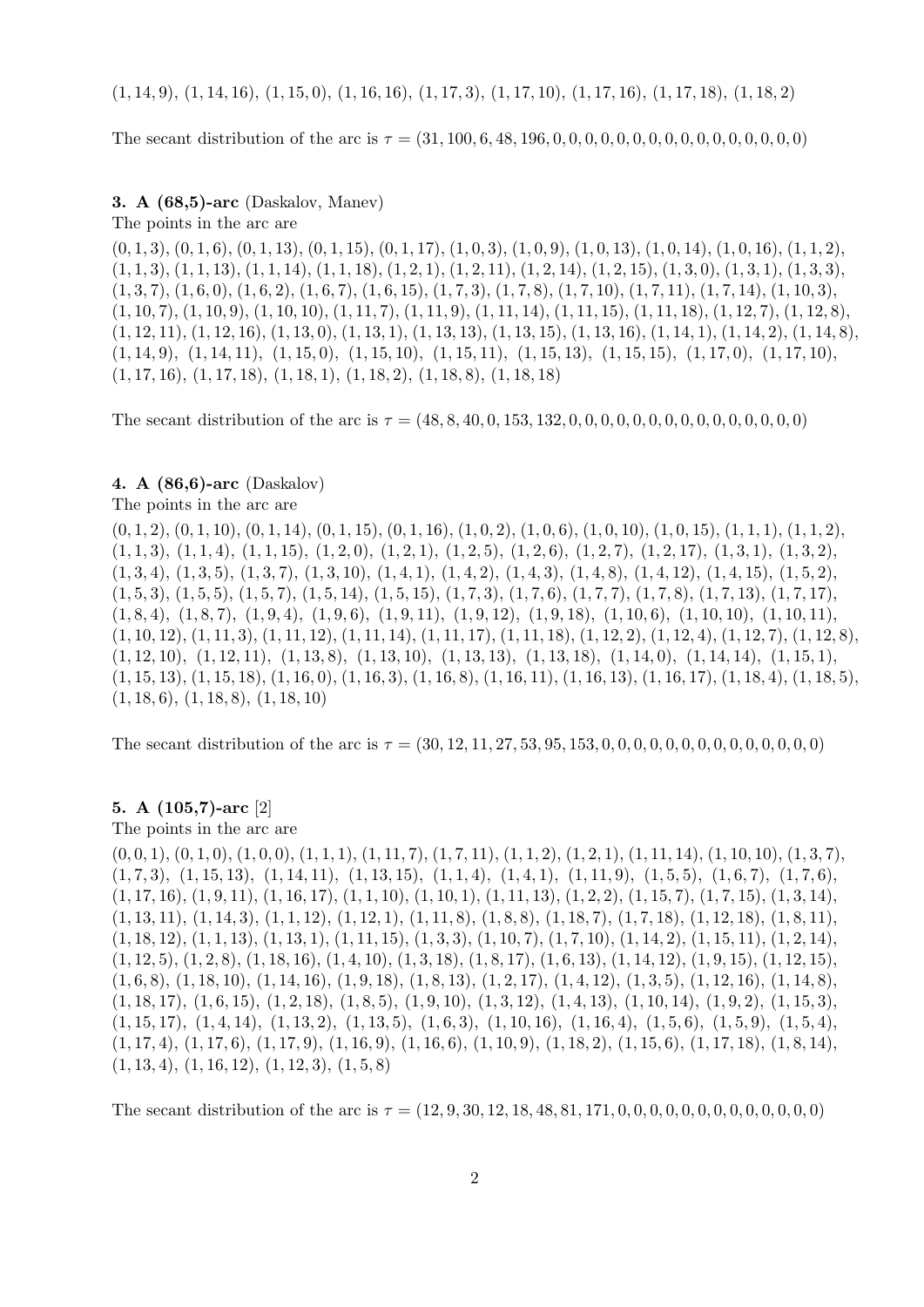The arc is found by prescribing the group generated by

$$
\left\langle \begin{pmatrix} 11 & 0 & 0 \\ 0 & 11 & 0 \\ 0 & 0 & 11 \end{pmatrix}, \begin{pmatrix} 13 & 0 & 0 \\ 0 & 13 & 0 \\ 0 & 0 & 13 \end{pmatrix}, \begin{pmatrix} 17 & 0 & 0 \\ 0 & 17 & 0 \\ 0 & 0 & 17 \end{pmatrix}, \begin{pmatrix} 0 & 16 & 0 \\ 0 & 0 & 16 \\ 16 & 0 & 0 \end{pmatrix}, \begin{pmatrix} 7 & 0 & 0 \\ 0 & 1 & 0 \\ 0 & 0 & 11 \end{pmatrix} \right\rangle.
$$

The order of the group is 162.

#### 6. A (126,8)-arc (Kohnert, 2008)

The points in the arc are

 $(0, 0, 1), (0, 1, 0), (0, 1, 4), (0, 1, 5), (0, 1, 6), (0, 1, 9), (0, 1, 16), (0, 1, 17), (1, 0, 0), (1, 0, 4), (1, 0, 5),$  $(1, 0, 6), (1, 0, 9), (1, 0, 16), (1, 0, 17), (1, 1, 3), (1, 1, 6), (1, 1, 7), (1, 1, 8), (1, 1, 9), (1, 1, 11), (1, 1, 14),$  $(1, 2, 6), (1, 2, 7), (1, 2, 8), (1, 2, 11), (1, 2, 12), (1, 2, 15), (1, 2, 18), (1, 3, 1), (1, 3, 4), (1, 3, 8), (1, 3, 10),$  $(1, 3, 11), (1, 3, 12), (1, 3, 18), (1, 4, 0), (1, 4, 7), (1, 4, 10), (1, 4, 11), (1, 4, 13), (1, 4, 15), (1, 5, 0),$  $(1, 5, 3), (1, 5, 12), (1, 5, 15), (1, 5, 16), (1, 5, 17), (1, 6, 0), (1, 6, 1), (1, 6, 10), (1, 6, 11), (1, 6, 13),$  $(1, 6, 15), (1, 7, 1), (1, 7, 2), (1, 7, 4), (1, 7, 7), (1, 7, 9), (1, 7, 12), (1, 7, 14), (1, 8, 1), (1, 8, 2), (1, 8, 5),$  $(1, 8, 6), (1, 8, 16), (1, 8, 17), (1, 8, 18), (1, 9, 0), (1, 9, 1), (1, 9, 7), (1, 9, 10), (1, 9, 13), (1, 9, 15), (1, 10, 4),$  $(1, 10, 13), (1, 10, 15), (1, 10, 18), (1, 11, 1), (1, 11, 2), (1, 11, 3), (1, 11, 4), (1, 11, 6), (1, 11, 11), (1, 11, 18),$  $(1, 12, 4), (1, 12, 5), (1, 12, 7), (1, 12, 12), (1, 12, 14), (1, 12, 16), (1, 12, 17), (1, 13, 6), (1, 13, 8), (1, 13, 10),$  $(1, 13, 13), (1, 14, 1), (1, 14, 7), (1, 14, 8), (1, 14, 9), (1, 14, 12), (1, 14, 13), (1, 14, 18), (1, 15, 9), (1, 15, 10),$  $(1, 15, 12), (1, 15, 15), (1, 16, 0), (1, 16, 5), (1, 16, 13), (1, 16, 14), (1, 16, 16), (1, 16, 18), (1, 17, 0),$  $(1, 17, 2), (1, 17, 5), (1, 17, 8), (1, 17, 10), (1, 17, 17), (1, 18, 3), (1, 18, 5), (1, 18, 8), (1, 18, 9), (1, 18, 11),$  $(1, 18, 16), (1, 18, 17)$ 

The secant distribution of the arc is  $\tau = (3, 9, 21, 18, 0, 36, 27, 63, 204, 0, 0, 0, 0, 0, 0, 0, 0, 0, 0, 0)$ 

# 7. A (147,9)-arc [2]

The points in the arc are

 $(0, 0, 1), (0, 1, 0), (1, 0, 0), (1, 1, 1), (1, 7, 11), (1, 9, 16), (1, 11, 7), (1, 6, 5), (1, 5, 9), (1, 17, 6), (1, 4, 17),$  $(1, 16, 4), (1, 1, 3), (1, 7, 14), (1, 9, 10), (1, 11, 2), (1, 6, 15), (1, 5, 8), (1, 17, 18), (1, 4, 13), (1, 16, 12),$  $(1, 1, 6), (1, 7, 9), (1, 9, 1), (1, 11, 4), (1, 6, 11), (1, 5, 16), (1, 17, 17), (1, 4, 7), (1, 16, 5), (1, 1, 7), (1, 7, 1),$  $(1, 9, 17), (1, 11, 11), (1, 6, 16), (1, 5, 6), (1, 17, 4), (1, 4, 5), (1, 16, 9), (1, 1, 8), (1, 7, 12), (1, 9, 14),$  $(1, 11, 18), (1, 6, 2), (1, 5, 15), (1, 17, 10), (1, 4, 3), (1, 16, 13), (1, 1, 11), (1, 7, 7), (1, 9, 5), (1, 11, 1),$  $(1, 6, 17), (1, 5, 4), (1, 17, 9), (1, 4, 16), (1, 16, 6), (1, 1, 12), (1, 7, 18), (1, 9, 2), (1, 11, 8), (1, 6, 3),$  $(1, 5, 13), (1, 17, 15), (1, 4, 14), (1, 16, 10), (1, 1, 13), (1, 7, 10), (1, 9, 18), (1, 11, 15), (1, 6, 8), (1, 5, 3),$  $(1, 17, 2), (1, 4, 12), (1, 16, 14), (1, 10, 10), (1, 13, 15), (1, 14, 8), (1, 2, 1), (1, 15, 13), (1, 3, 12), (1, 3, 7),$  $(1, 12, 14), (1, 15, 6), (1, 14, 11), (1, 18, 16), (1, 2, 18), (1, 8, 2), (1, 13, 4), (1, 8, 17), (1, 10, 9), (1, 12, 5),$  $(1, 18, 3), (1, 10, 17), (1, 13, 16), (1, 14, 6), (1, 2, 15), (1, 15, 5), (1, 3, 9), (1, 3, 10), (1, 12, 1), (1, 15, 14),$  $(1, 14, 13), (1, 18, 12), (1, 2, 4), (1, 8, 11), (1, 13, 3), (1, 8, 8), (1, 10, 2), (1, 12, 18), (1, 18, 7), (1, 10, 12),$  $(1, 13, 18), (1, 14, 2), (1, 2, 5), (1, 15, 8), (1, 3, 3), (1, 3, 16), (1, 12, 13), (1, 15, 11), (1, 14, 17), (1, 18, 4),$  $(1, 2, 14)$ ,  $(1, 8, 10)$ ,  $(1, 13, 1)$ ,  $(1, 8, 9)$ ,  $(1, 10, 7)$ ,  $(1, 12, 6)$ ,  $(1, 18, 15)$ ,  $(1, 10, 13)$ ,  $(1, 13, 10)$ ,  $(1, 14, 18)$ ,  $(1, 2, 7), (1, 15, 15), (1, 3, 8), (1, 3, 11), (1, 12, 3), (1, 15, 4), (1, 14, 1), (1, 18, 17), (1, 2, 12), (1, 8, 14),$  $(1, 13, 9), (1, 8, 5), (1, 10, 6), (1, 12, 16), (1, 18, 2)$ 

The secant distribution of the arc is  $\tau = (18, 0, 3, 0, 0, 9, 45, 27, 81, 198, 0, 0, 0, 0, 0, 0, 0, 0, 0, 0)$ 

The arc is found by prescribing the group generated by

$$
\left\langle \begin{pmatrix} 7 & 0 & 0 \\ 0 & 11 & 0 \\ 0 & 0 & 1 \end{pmatrix}, \begin{pmatrix} 1 & 0 & 0 \\ 0 & 7 & 0 \\ 0 & 0 & 11 \end{pmatrix}, \begin{pmatrix} 18 & 0 & 0 \\ 0 & 18 & 0 \\ 0 & 0 & 18 \end{pmatrix}, \begin{pmatrix} 1 & 0 & 0 \\ 0 & 9 & 0 \\ 0 & 0 & 16 \end{pmatrix}, \begin{pmatrix} 0 & 18 & 0 \\ 18 & 0 & 0 \\ 0 & 0 & 18 \end{pmatrix}, \begin{pmatrix} 6 & 0 & 0 \\ 0 & 16 & 0 \\ 0 & 0 & 1 \end{pmatrix} \right\rangle.
$$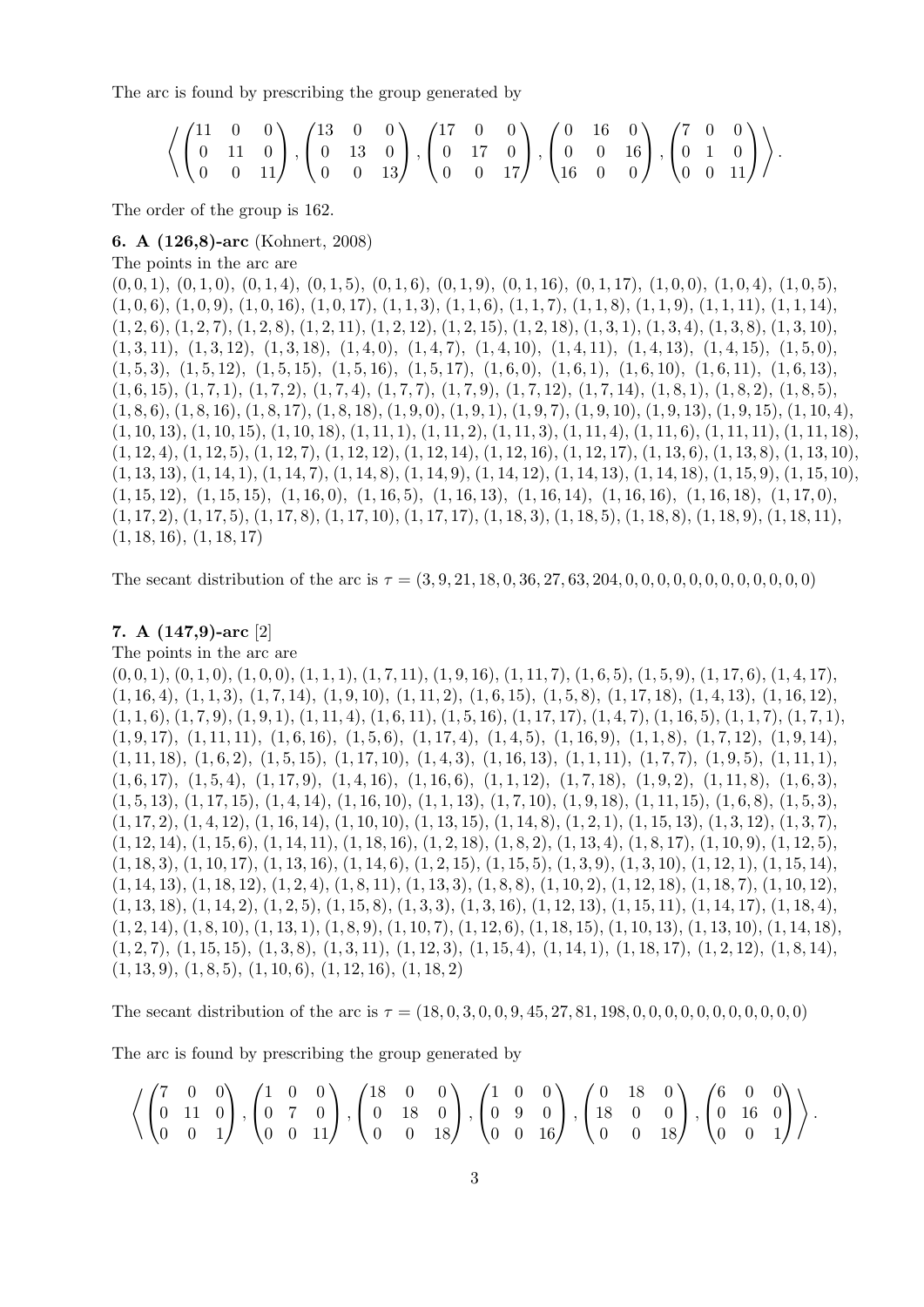The order of the group is 324.

### 8. A (172,10)-arc (Barlotti's construction)

The points in the arc are

 $(0, 0, 1), (0, 1, 0), (0, 1, 2), (0, 1, 4), (0, 1, 5), (0, 1, 9), (0, 1, 10), (0, 1, 14), (0, 1, 15), (0, 1, 17), (1, 0, 0),$  $(1, 0, 2), (1, 0, 4), (1, 0, 5), (1, 0, 9), (1, 0, 10), (1, 0, 14), (1, 0, 15), (1, 0, 17), (1, 1, 2), (1, 1, 3), (1, 1, 8),$  $(1, 1, 9), (1, 1, 10), (1, 1, 11), (1, 1, 16), (1, 1, 17), (1, 2, 0), (1, 2, 1), (1, 2, 2), (1, 2, 5), (1, 2, 7), (1, 2, 12),$  $(1, 2, 14), (1, 2, 17), (1, 2, 18), (1, 3, 1), (1, 3, 4), (1, 3, 5), (1, 3, 8), (1, 3, 11), (1, 3, 14), (1, 3, 15), (1, 3, 18),$  $(1, 4, 0), (1, 4, 3), (1, 4, 5), (1, 4, 7), (1, 4, 8), (1, 4, 11), (1, 4, 12), (1, 4, 14), (1, 4, 16), (1, 5, 0), (1, 5, 2),$  $(1, 5, 3), (1, 5, 4), (1, 5, 6), (1, 5, 13), (1, 5, 15), (1, 5, 16), (1, 5, 17), (1, 6, 5), (1, 6, 6), (1, 6, 8), (1, 6, 9),$  $(1, 6, 10), (1, 6, 11), (1, 6, 13), (1, 6, 14), (1, 7, 2), (1, 7, 4), (1, 7, 7), (1, 7, 9), (1, 7, 10), (1, 7, 12), (1, 7, 15),$  $(1, 7, 17), (1, 8, 1), (1, 8, 3), (1, 8, 4), (1, 8, 6), (1, 8, 13), (1, 8, 15), (1, 8, 16), (1, 8, 18), (1, 9, 0), (1, 9, 1),$  $(1, 9, 6), (1, 9, 7), (1, 9, 9), (1, 9, 10), (1, 9, 12), (1, 9, 13), (1, 9, 18), (1, 10, 0), (1, 10, 1), (1, 10, 6),$  $(1, 10, 7), (1, 10, 9), (1, 10, 10), (1, 10, 12), (1, 10, 13), (1, 10, 18), (1, 11, 1), (1, 11, 3), (1, 11, 4), (1, 11, 6),$  $(1, 11, 13), (1, 11, 15), (1, 11, 16), (1, 11, 18), (1, 12, 2), (1, 12, 4), (1, 12, 7), (1, 12, 9), (1, 12, 10), (1, 12, 12),$  $(1, 12, 15), (1, 12, 17), (1, 13, 5), (1, 13, 6), (1, 13, 8), (1, 13, 9), (1, 13, 10), (1, 13, 11), (1, 13, 13), (1, 13, 14),$  $(1, 14, 0), (1, 14, 2), (1, 14, 3), (1, 14, 4), (1, 14, 6), (1, 14, 13), (1, 14, 15), (1, 14, 16), (1, 14, 17), (1, 15, 0),$  $(1, 15, 3), (1, 15, 5), (1, 15, 7), (1, 15, 8), (1, 15, 11), (1, 15, 12), (1, 15, 14), (1, 15, 16), (1, 16, 1), (1, 16, 4),$  $(1, 16, 5), (1, 16, 8), (1, 16, 11), (1, 16, 14), (1, 16, 15), (1, 16, 18), (1, 17, 0), (1, 17, 1), (1, 17, 2), (1, 17, 5),$  $(1, 17, 7), (1, 17, 12), (1, 17, 14), (1, 17, 17), (1, 17, 18), (1, 18, 2), (1, 18, 3), (1, 18, 8), (1, 18, 9), (1, 18, 10),$  $(1, 18, 11), (1, 18, 13), (1, 18, 16), (1, 18, 17)$ 

The secant distribution of the arc is  $\tau = (19, 1, 0, 0, 0, 0, 0, 0, 0, 171, 190, 0, 0, 0, 0, 0, 0, 0, 0, 0)$ 

#### 8. A (172,10)-arc (Daskalov)

The points in the arc are  $(0, 1, 0), (1, 1, 1), (1, 1, 3), (1, 1, 6), (1, 1, 7), (1, 1, 8), (1, 1, 11), (1, 1, 12), (1, 1, 13), (1, 1, 16), (1, 1, 18),$  $(1, 2, 0), (1, 2, 1), (1, 2, 4), (1, 2, 5), (1, 2, 7), (1, 2, 12), (1, 2, 14), (1, 2, 15), (1, 2, 18), (1, 3, 0), (1, 3, 3),$  $(1, 3, 7), (1, 3, 8), (1, 3, 9), (1, 3, 10), (1, 3, 11), (1, 3, 12), (1, 3, 16), (1, 4, 2), (1, 4, 3), (1, 4, 5), (1, 4, 6),$  $(1, 4, 7), (1, 4, 12), (1, 4, 13), (1, 4, 14), (1, 4, 16), (1, 4, 17), (1, 5, 3), (1, 5, 4), (1, 5, 6), (1, 5, 8), (1, 5, 9),$  $(1, 5, 10), (1, 5, 11), (1, 5, 13), (1, 5, 15), (1, 5, 16), (1, 6, 2), (1, 6, 3), (1, 6, 4), (1, 6, 5), (1, 6, 8), (1, 6, 11),$  $(1, 6, 14), (1, 6, 15), (1, 6, 16), (1, 6, 17), (1, 7, 1), (1, 7, 5), (1, 7, 7), (1, 7, 8), (1, 7, 9), (1, 7, 10), (1, 7, 11),$  $(1, 7, 12), (1, 7, 14), (1, 7, 18), (1, 8, 0), (1, 8, 2), (1, 8, 5), (1, 8, 8), (1, 8, 9), (1, 8, 10), (1, 8, 11), (1, 8, 14),$  $(1, 8, 17), (1, 9, 1), (1, 9, 2), (1, 9, 3), (1, 9, 5), (1, 9, 9), (1, 9, 10), (1, 9, 14), (1, 9, 16), (1, 9, 17), (1, 9, 18),$  $(1, 10, 0), (1, 10, 2), (1, 10, 6), (1, 10, 7), (1, 10, 9), (1, 10, 10), (1, 10, 12), (1, 10, 13), (1, 10, 17), (1, 11, 1),$  $(1, 11, 2), (1, 11, 4), (1, 11, 7), (1, 11, 8), (1, 11, 11), (1, 11, 12), (1, 11, 15), (1, 11, 17), (1, 11, 18), (1, 12, 0),$  $(1, 12, 1), (1, 12, 3), (1, 12, 5), (1, 12, 6), (1, 12, 13), (1, 12, 14), (1, 12, 16), (1, 12, 18), (1, 13, 0), (1, 13, 1),$  $(1, 13, 3), (1, 13, 4), (1, 13, 9), (1, 13, 10), (1, 13, 15), (1, 13, 16), (1, 13, 18), (1, 14, 0), (1, 14, 1), (1, 14, 2),$  $(1, 14, 6), (1, 14, 8), (1, 14, 11), (1, 14, 13), (1, 14, 17), (1, 14, 18), (1, 15, 0), (1, 15, 4), (1, 15, 5), (1, 15, 6),$  $(1, 15, 8), (1, 15, 11), (1, 15, 13), (1, 15, 14), (1, 15, 15), (1, 15, 17), (1, 16, 4), (1, 16, 5), (1, 16, 6), (1, 16, 7),$  $(1, 16, 9), (1, 16, 10), (1, 16, 12), (1, 16, 13), (1, 16, 14), (1, 16, 15), (1, 17, 1), (1, 17, 2), (1, 17, 4), (1, 17, 6),$  $(1, 17, 9), (1, 17, 10), (1, 17, 13), (1, 17, 15), (1, 17, 17), (1, 17, 18), (1, 18, 0), (1, 18, 2), (1, 18, 3), (1, 18, 4),$  $(1, 18, 7), (1, 18, 12), (1, 18, 15), (1, 18, 16)$ 

The secant distribution of the arc is  $\tau = (18, 2, 0, 0, 0, 0, 0, 0, 0, 154, 198, 0, 0, 0, 0, 0, 0, 0, 0, 0)$ 

# 9. A (191,11)-arc (Barlotti's construction)

The points in the arc are

 $(0, 1, 0), (1, 0, 0), (1, 1, 1), (1, 1, 3), (1, 1, 6), (1, 1, 7), (1, 1, 8), (1, 1, 11), (1, 1, 12), (1, 1, 13), (1, 1, 16),$  $(1, 1, 18), (1, 2, 0), (1, 2, 1), (1, 2, 4), (1, 2, 5), (1, 2, 6), (1, 2, 7), (1, 2, 12), (1, 2, 13), (1, 2, 14), (1, 2, 15),$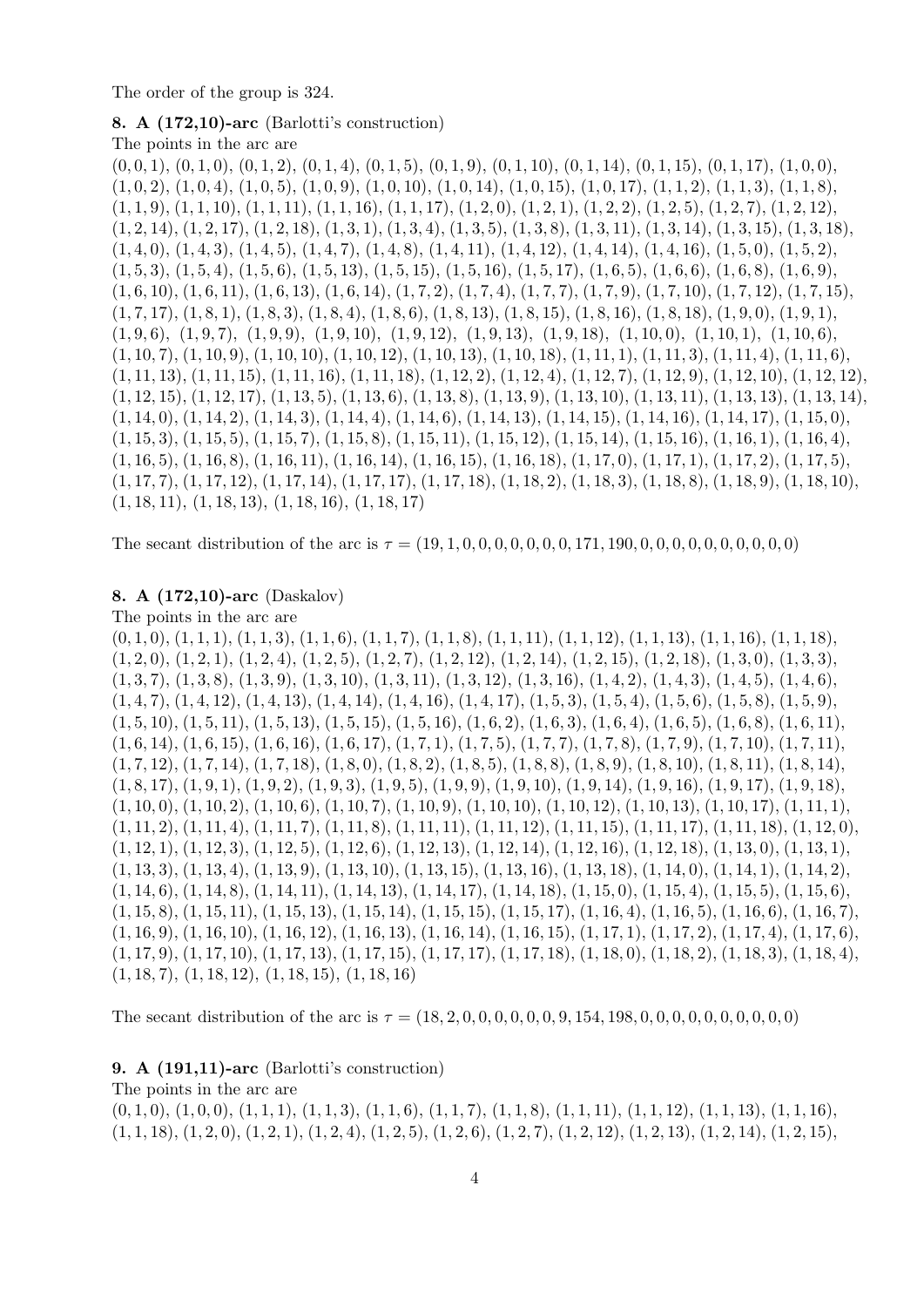$(1, 2, 18), (1, 3, 0), (1, 3, 3), (1, 3, 4), (1, 3, 7), (1, 3, 8), (1, 3, 9), (1, 3, 10), (1, 3, 11), (1, 3, 12), (1, 3, 15),$  $(1, 3, 16), (1, 4, 2), (1, 4, 3), (1, 4, 5), (1, 4, 6), (1, 4, 7), (1, 4, 12), (1, 4, 13), (1, 4, 14), (1, 4, 16), (1, 4, 17),$  $(1, 5, 3), (1, 5, 4), (1, 5, 6), (1, 5, 8), (1, 5, 9), (1, 5, 10), (1, 5, 11), (1, 5, 13), (1, 5, 15), (1, 5, 16), (1, 6, 2),$  $(1, 6, 3), (1, 6, 4), (1, 6, 5), (1, 6, 8), (1, 6, 11), (1, 6, 14), (1, 6, 15), (1, 6, 16), (1, 6, 17), (1, 7, 1), (1, 7, 5),$  $(1, 7, 7), (1, 7, 8), (1, 7, 9), (1, 7, 10), (1, 7, 11), (1, 7, 12), (1, 7, 14), (1, 7, 18), (1, 8, 0), (1, 8, 2), (1, 8, 5),$  $(1, 8, 7), (1, 8, 8), (1, 8, 9), (1, 8, 10), (1, 8, 11), (1, 8, 12), (1, 8, 14), (1, 8, 17), (1, 9, 1), (1, 9, 2), (1, 9, 3),$  $(1, 9, 5), (1, 9, 9), (1, 9, 10), (1, 9, 14), (1, 9, 16), (1, 9, 17), (1, 9, 18), (1, 10, 0), (1, 10, 2), (1, 10, 3),$  $(1, 10, 6), (1, 10, 7), (1, 10, 9), (1, 10, 10), (1, 10, 12), (1, 10, 13), (1, 10, 16), (1, 10, 17), (1, 11, 1), (1, 11, 2),$  $(1, 11, 4), (1, 11, 7), (1, 11, 8), (1, 11, 11), (1, 11, 12), (1, 11, 15), (1, 11, 17), (1, 11, 18), (1, 12, 0), (1, 12, 1),$  $(1, 12, 3), (1, 12, 5), (1, 12, 6), (1, 12, 8), (1, 12, 11), (1, 12, 13), (1, 12, 14), (1, 12, 16), (1, 12, 18), (1, 13, 0),$  $(1, 13, 1), (1, 13, 3), (1, 13, 4), (1, 13, 5), (1, 13, 9), (1, 13, 10), (1, 13, 14), (1, 13, 15), (1, 13, 16), (1, 13, 18),$  $(1, 14, 0), (1, 14, 1), (1, 14, 2), (1, 14, 6), (1, 14, 8), (1, 14, 9), (1, 14, 10), (1, 14, 11), (1, 14, 13), (1, 14, 17),$  $(1, 14, 18), (1, 15, 0), (1, 15, 2), (1, 15, 4), (1, 15, 5), (1, 15, 6), (1, 15, 8), (1, 15, 11), (1, 15, 13), (1, 15, 14),$  $(1, 15, 15), (1, 15, 17), (1, 16, 4), (1, 16, 5), (1, 16, 6), (1, 16, 7), (1, 16, 9), (1, 16, 10), (1, 16, 12), (1, 16, 13),$  $(1, 16, 14)$ ,  $(1, 16, 15)$ ,  $(1, 17, 1)$ ,  $(1, 17, 2)$ ,  $(1, 17, 4)$ ,  $(1, 17, 6)$ ,  $(1, 17, 9)$ ,  $(1, 17, 10)$ ,  $(1, 17, 13)$ ,  $(1, 17, 15)$ ,  $(1, 17, 17), (1, 17, 18), (1, 18, 0), (1, 18, 1), (1, 18, 2), (1, 18, 3), (1, 18, 4), (1, 18, 7), (1, 18, 12), (1, 18, 15),$  $(1, 18, 16), (1, 18, 17), (1, 18, 18)$ 

The secant distribution of the arc is  $\tau = (0, 20, 0, 0, 0, 0, 0, 0, 0, 0, 171, 190, 0, 0, 0, 0, 0, 0, 0, 0)$ 

# 10. A (204,12)-arc [2] The points in the arc are

 $(0, 1, 1), (0, 1, 18), (1, 1, 0), (1, 18, 0), (1, 0, 1), (1, 0, 18), (0, 1, 16), (0, 1, 3), (1, 16, 0), (1, 3, 0), (1, 0, 6),$  $(1, 0, 13), (0, 1, 14), (0, 1, 5), (1, 14, 0), (1, 5, 0), (1, 0, 15), (1, 0, 4), (0, 1, 13), (0, 1, 6), (1, 13, 0), (1, 6, 0),$  $(1, 0, 3), (1, 0, 16), (0, 1, 11), (0, 1, 8), (1, 11, 0), (1, 8, 0), (1, 0, 7), (1, 0, 12), (0, 1, 10), (0, 1, 9), (1, 10, 0),$  $(1, 9, 0), (1, 0, 2), (1, 0, 17), (1, 1, 1), (1, 18, 18), (1, 18, 1), (1, 1, 18), (1, 1, 14), (1, 18, 5), (1, 18, 14),$  $(1, 14, 1), (1, 1, 5), (1, 14, 18), (1, 5, 18), (1, 5, 1), (1, 15, 15), (1, 4, 15), (1, 15, 4), (1, 4, 4), (1, 1, 13),$  $(1, 18, 6), (1, 18, 13), (1, 13, 1), (1, 1, 6), (1, 13, 18), (1, 6, 18), (1, 6, 1), (1, 3, 3), (1, 16, 3), (1, 3, 16),$  $(1, 16, 16)$ ,  $(1, 1, 11)$ ,  $(1, 18, 8)$ ,  $(1, 18, 11)$ ,  $(1, 11, 1)$ ,  $(1, 1, 8)$ ,  $(1, 11, 18)$ ,  $(1, 8, 18)$ ,  $(1, 8, 1)$ ,  $(1, 7, 7)$ ,  $(1, 12, 7), (1, 7, 12), (1, 12, 12), (1, 1, 10), (1, 18, 9), (1, 18, 10), (1, 10, 1), (1, 1, 9), (1, 10, 18), (1, 9, 18),$  $(1, 9, 1), (1, 2, 2), (1, 17, 2), (1, 2, 17), (1, 17, 17), (1, 16, 10), (1, 3, 9), (1, 3, 10), (1, 3, 6), (1, 16, 9),$  $(1, 3, 13), (1, 16, 13), (1, 16, 6), (1, 2, 13), (1, 17, 13), (1, 2, 6), (1, 17, 6), (1, 11, 16), (1, 8, 3), (1, 8, 16),$  $(1, 17, 7), (1, 11, 3), (1, 17, 12), (1, 2, 12), (1, 2, 7), (1, 6, 9), (1, 13, 9), (1, 6, 10), (1, 13, 10), (1, 12, 14),$  $(1, 7, 5), (1, 7, 14), (1, 17, 8), (1, 12, 5), (1, 17, 11), (1, 2, 11), (1, 2, 8), (1, 15, 9), (1, 4, 9), (1, 15, 10),$  $(1, 4, 10), (1, 10, 11), (1, 9, 8), (1, 9, 11), (1, 3, 2), (1, 10, 8), (1, 3, 17), (1, 16, 17), (1, 16, 2), (1, 7, 13),$  $(1, 12, 13), (1, 7, 6), (1, 12, 6), (1, 11, 13), (1, 8, 6), (1, 8, 13), (1, 15, 7), (1, 11, 6), (1, 15, 12), (1, 4, 12),$  $(1, 4, 7), (1, 3, 14), (1, 16, 14), (1, 3, 5), (1, 16, 5), (1, 10, 14), (1, 9, 5), (1, 9, 14), (1, 9, 2), (1, 10, 5),$  $(1, 9, 17), (1, 10, 17), (1, 10, 2), (1, 15, 17), (1, 4, 17), (1, 15, 2), (1, 4, 2), (1, 10, 12), (1, 9, 7), (1, 9, 12),$  $(1, 5, 2), (1, 10, 7), (1, 5, 17), (1, 14, 17), (1, 14, 2), (1, 8, 4), (1, 11, 4), (1, 8, 15), (1, 11, 15), (1, 12, 15),$  $(1, 7, 4), (1, 7, 15), (1, 6, 8), (1, 12, 4), (1, 6, 11), (1, 13, 11), (1, 13, 8), (1, 14, 16), (1, 5, 16), (1, 14, 3),$  $(1, 5, 3), (1, 12, 16), (1, 7, 3), (1, 7, 16), (1, 14, 8), (1, 12, 3), (1, 14, 11), (1, 5, 11), (1, 5, 8), (1, 6, 15),$  $(1, 13, 15), (1, 6, 4), (1, 13, 4), (1, 12, 11), (1, 7, 8), (1, 7, 11), (1, 12, 8), (1, 11, 12), (1, 8, 7), (1, 8, 12),$  $(1, 11, 7)$ 

The secant distribution of the arc is  $\tau = (12, 0, 0, 0, 0, 0, 0, 0, 20, 12, 24, 184, 129, 0, 0, 0, 0, 0, 0, 0)$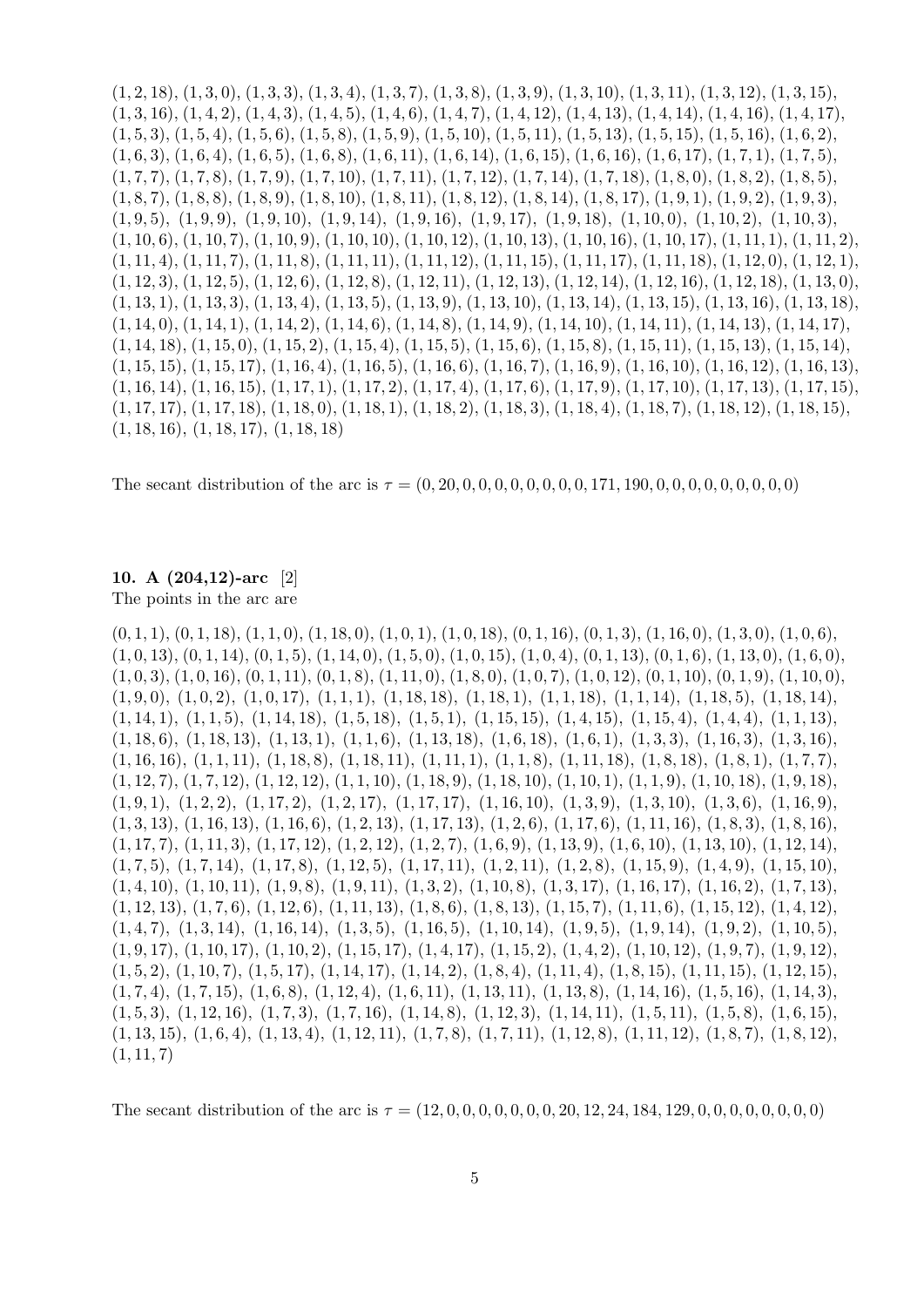The arc is found by prescribing the group generated by

$$
\left\langle \begin{pmatrix} 1 & 0 & 0 \\ 0 & 18 & 0 \\ 0 & 0 & 18 \end{pmatrix}, \begin{pmatrix} 18 & 0 & 0 \\ 0 & 1 & 0 \\ 0 & 0 & 18 \end{pmatrix}, \begin{pmatrix} 0 & 1 & 0 \\ 0 & 0 & 1 \\ 1 & 0 & 0 \end{pmatrix}, \begin{pmatrix} 1 & 0 & 0 \\ 0 & 1 & 0 \\ 0 & 0 & 18 \end{pmatrix} \right\rangle.
$$

The order of the group is 24.

#### 11. A (225,13)-arc [2]

The points in the arc are

 $(0, 0, 1), (1, 0, 0), (0, 1, 0), (0, 1, 1), (0, 1, 7), (1, 0, 1), (0, 1, 11), (1, 0, 7), (1, 0, 11), (1, 1, 0), (1, 11, 0),$  $(1, 7, 0), (0, 1, 10), (0, 1, 13), (1, 0, 10), (1, 0, 2), (0, 1, 15), (1, 0, 13), (1, 0, 3), (1, 0, 15), (1, 2, 0), (0, 1, 2),$  $(1, 10, 0), (1, 0, 14), (1, 3, 0), (0, 1, 3), (1, 13, 0), (1, 14, 0), (0, 1, 14), (1, 15, 0), (1, 1, 2), (1, 7, 3), (1, 10, 10),$  $(1, 11, 14), (1, 13, 15), (1, 2, 1), (1, 15, 13), (1, 3, 7), (1, 14, 11), (1, 1, 3), (1, 7, 14), (1, 13, 13), (1, 11, 2),$  $(1, 15, 10), (1, 3, 1), (1, 10, 15), (1, 14, 7), (1, 2, 11), (1, 1, 4), (1, 7, 6), (1, 5, 5), (1, 11, 9), (1, 16, 17),$  $(1, 4, 1), (1, 17, 16), (1, 6, 7), (1, 9, 11), (1, 1, 5), (1, 7, 17), (1, 4, 4), (1, 11, 16), (1, 9, 6), (1, 5, 1), (1, 6, 9),$  $(1, 17, 7), (1, 16, 11), (1, 1, 7), (1, 7, 1), (1, 11, 11), (1, 1, 9), (1, 7, 4), (1, 17, 17), (1, 11, 6), (1, 5, 16),$  $(1, 9, 1), (1, 16, 5), (1, 4, 7), (1, 6, 11), (1, 1, 10), (1, 7, 15), (1, 2, 2), (1, 11, 13), (1, 14, 3), (1, 10, 1),$  $(1, 3, 14), (1, 15, 7), (1, 13, 11), (1, 1, 11), (1, 7, 7), (1, 11, 11), (1, 1, 14), (1, 7, 2), (1, 15, 15), (1, 11, 3),$  $(1, 10, 13), (1, 14, 1), (1, 13, 10), (1, 2, 7), (1, 3, 11), (1, 1, 16), (1, 7, 5), (1, 6, 6), (1, 11, 17), (1, 4, 9),$  $(1, 16, 1), (1, 9, 4), (1, 5, 7), (1, 17, 11), (1, 1, 18), (1, 7, 8), (1, 18, 18), (1, 11, 12), (1, 12, 8), (1, 18, 1),$  $(1, 8, 12), (1, 8, 7), (1, 12, 11), (1, 10, 12), (1, 13, 18), (1, 2, 5), (1, 8, 4), (1, 15, 8), (1, 3, 16), (1, 18, 6),$  $(1, 14, 17), (1, 4, 8), (1, 12, 10), (1, 5, 2), (1, 12, 9), (1, 6, 18), (1, 18, 13), (1, 16, 3), (1, 9, 12), (1, 8, 15),$  $(1, 17, 14)$ ,  $(1, 10, 17)$ ,  $(1, 13, 16)$ ,  $(1, 2, 15)$ ,  $(1, 9, 14)$ ,  $(1, 15, 5)$ ,  $(1, 3, 10)$ ,  $(1, 6, 2)$ ,  $(1, 14, 13)$ ,  $(1, 14, 9)$ ,  $(1, 17, 10), (1, 15, 2), (1, 4, 3), (1, 2, 6), (1, 16, 13), (1, 10, 3), (1, 3, 4), (1, 5, 15), (1, 13, 14), (1, 10, 4),$  $(1, 13, 6), (1, 2, 8), (1, 5, 12), (1, 15, 9), (1, 3, 18), (1, 16, 18), (1, 14, 12), (1, 12, 5), (1, 4, 10), (1, 8, 2),$  $(1, 17, 8), (1, 18, 16), (1, 6, 13), (1, 18, 3), (1, 8, 17), (1, 9, 15), (1, 12, 14), (1, 10, 14), (1, 13, 2), (1, 2, 9),$  $(1, 15, 17), (1, 15, 3), (1, 3, 6), (1, 10, 16), (1, 14, 4), (1, 17, 15), (1, 14, 10), (1, 9, 2), (1, 13, 5), (1, 16, 10),$  $(1, 2, 13), (1, 6, 3), (1, 5, 13), (1, 3, 15), (1, 4, 14), (1, 10, 8), (1, 13, 12), (1, 2, 16), (1, 12, 6), (1, 15, 18),$  $(1, 3, 17), (1, 8, 9), (1, 14, 5), (1, 6, 12), (1, 8, 10), (1, 16, 2), (1, 18, 4), (1, 9, 8), (1, 12, 13), (1, 17, 3),$  $(1, 4, 18), (1, 18, 15), (1, 5, 14), (1, 16, 4), (1, 17, 6), (1, 6, 5), (1, 5, 4), (1, 5, 9), (1, 9, 16), (1, 16, 6),$  $(1, 4, 17), (1, 4, 5), (1, 4, 16), (1, 5, 6), (1, 17, 9), (1, 6, 16), (1, 6, 17), (1, 16, 9), (1, 9, 17), (1, 9, 5),$  $(1, 17, 4)$ 

The secant distribution of the arc is  $\tau = (9, 0, 0, 0, 0, 0, 0, 0, 0, 9, 27, 81, 57, 198, 0, 0, 0, 0, 0, 0, 0)$ The arc is found by prescribing the group generated by

$$
\left\langle \begin{pmatrix} 7 & 0 & 0 \\ 0 & 11 & 0 \\ 0 & 0 & 1 \end{pmatrix}, \begin{pmatrix} 1 & 0 & 0 \\ 0 & 7 & 0 \\ 0 & 0 & 11 \end{pmatrix}, \begin{pmatrix} 18 & 0 & 0 \\ 0 & 18 & 0 \\ 0 & 0 & 18 \end{pmatrix}, \begin{pmatrix} 17 & 0 & 0 \\ 0 & 5 & 0 \\ 0 & 0 & 16 \end{pmatrix}, \begin{pmatrix} 0 & 18 & 0 \\ 18 & 0 & 0 \\ 0 & 0 & 18 \end{pmatrix}, \begin{pmatrix} 0 & 0 & 1 \\ 1 & 0 & 0 \\ 0 & 1 & 0 \end{pmatrix} \right\rangle.
$$

The order of the group is 324.

#### 12. A (243,14)-arc (Daskalov)

The complement of the (138, 6)-blocking set

 $(0, 1, 0), (0, 1, 3), (0, 1, 7), (0, 1, 8), (0, 1, 11), (0, 1, 12), (0, 1, 16), (1, 0, 0), (1, 0, 3), (1, 0, 7), (1, 0, 8),$  $(1, 0, 11), (1, 0, 12), (1, 0, 16), (1, 1, 0), (1, 1, 1), (1, 1, 4), (1, 1, 6), (1, 1, 13), (1, 1, 15), (1, 1, 18), (1, 2, 3),$  $(1, 2, 4), (1, 2, 9), (1, 2, 10), (1, 2, 15), (1, 2, 16), (1, 3, 2), (1, 3, 6), (1, 3, 7), (1, 3, 12), (1, 3, 13), (1, 3, 17),$  $(1, 4, 1), (1, 4, 4), (1, 4, 6), (1, 4, 9), (1, 4, 10), (1, 4, 13), (1, 4, 15), (1, 4, 18), (1, 5, 1), (1, 5, 5), (1, 5, 7),$  $(1, 5, 9), (1, 5, 10), (1, 5, 12), (1, 5, 14), (1, 5, 18), (1, 6, 2), (1, 6, 3), (1, 6, 4), (1, 6, 15), (1, 6, 16), (1, 6, 17),$  $(1, 7, 1), (1, 7, 5), (1, 7, 6), (1, 7, 8), (1, 7, 11), (1, 7, 13), (1, 7, 14), (1, 7, 18), (1, 8, 0), (1, 8, 2), (1, 8, 5),$  $(1, 8, 8), (1, 8, 11), (1, 8, 14), (1, 8, 17), (1, 9, 3), (1, 9, 5), (1, 9, 8), (1, 9, 11), (1, 9, 14), (1, 9, 16), (1, 10, 3),$  $(1, 10, 5), (1, 10, 8), (1, 10, 11), (1, 10, 14), (1, 10, 16), (1, 11, 0), (1, 11, 2), (1, 11, 5), (1, 11, 8), (1, 11, 11),$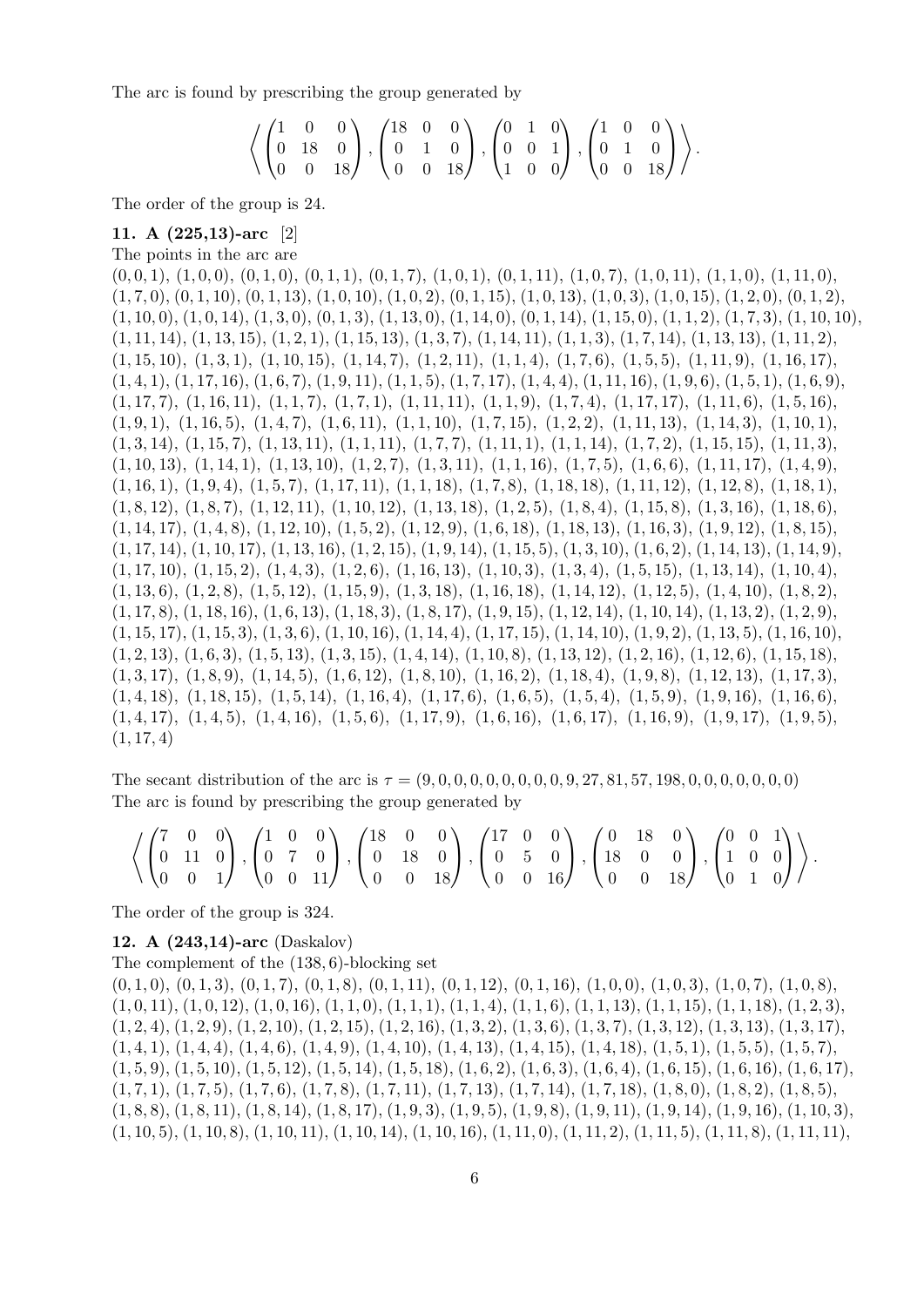$(1, 11, 14), (1, 11, 17), (1, 12, 1), (1, 12, 5), (1, 12, 6), (1, 12, 8), (1, 12, 11), (1, 12, 13), (1, 12, 14), (1, 12, 18),$  $(1, 13, 2), (1, 13, 3), (1, 13, 4), (1, 13, 15), (1, 13, 16), (1, 13, 17), (1, 14, 1), (1, 14, 5), (1, 14, 7), (1, 14, 9),$  $(1, 14, 10), (1, 14, 12), (1, 14, 14), (1, 14, 18), (1, 15, 1), (1, 15, 4), (1, 15, 6), (1, 15, 9), (1, 15, 10), (1, 15, 13),$  $(1, 15, 15), (1, 15, 18), (1, 16, 2), (1, 16, 6), (1, 16, 7), (1, 16, 12), (1, 16, 13), (1, 16, 17), (1, 17, 3), (1, 17, 4),$  $(1, 17, 9), (1, 17, 10), (1, 17, 15), (1, 17, 16), (1, 18, 0), (1, 18, 1), (1, 18, 4), (1, 18, 6), (1, 18, 13), (1, 18, 15),$  $(1, 18, 18)$ 

The secant distribution of the blocking set is  $\tau = (0, 0, 0, 0, 0, 0, 137, 144, 64, 22, 6, 0, 0, 0, 0, 0, 0, 0, 0, 8)$ 

#### 13. A (265,15)-arc (Daskalov)

The complement of the (116, 5)-blocking set

 $(0, 1, 2), (0, 1, 3), (0, 1, 9), (0, 1, 11), (0, 1, 13), (0, 1, 16), (0, 1, 18), (1, 0, 2), (1, 0, 3), (1, 0, 4), (1, 0, 7),$  $(1, 0, 13), (1, 0, 16), (1, 1, 3), (1, 1, 10), (1, 1, 11), (1, 1, 14), (1, 1, 15), (1, 1, 16), (1, 1, 18), (1, 2, 2),$  $(1, 2, 4), (1, 2, 6), (1, 2, 15), (1, 2, 17), (1, 3, 0), (1, 3, 1), (1, 3, 10), (1, 3, 12), (1, 3, 15), (1, 3, 17), (1, 4, 0),$  $(1, 4, 2), (1, 4, 5), (1, 4, 9), (1, 4, 11), (1, 5, 1), (1, 5, 4), (1, 5, 5), (1, 5, 6), (1, 5, 9), (1, 5, 14), (1, 5, 18),$  $(1, 6, 3), (1, 6, 4), (1, 6, 6), (1, 6, 12), (1, 6, 17), (1, 6, 18), (1, 7, 0), (1, 7, 3), (1, 7, 4), (1, 7, 8), (1, 7, 12),$  $(1, 7, 13), (1, 7, 16), (1, 8, 3), (1, 8, 6), (1, 8, 7), (1, 8, 10), (1, 8, 15), (1, 8, 16), (1, 9, 0), (1, 9, 7), (1, 9, 12),$  $(1, 9, 13), (1, 9, 14), (1, 10, 2), (1, 10, 10), (1, 10, 13), (1, 10, 14), (1, 10, 18), (1, 11, 1), (1, 11, 7), (1, 11, 10),$  $(1, 11, 11), (1, 11, 12), (1, 11, 16), (1, 12, 1), (1, 12, 2), (1, 12, 4), (1, 12, 11), (1, 12, 18), (1, 13, 0), (1, 13, 1),$  $(1, 13, 10), (1, 13, 13), (1, 13, 14), (1, 14, 0), (1, 14, 3), (1, 14, 5), (1, 14, 8), (1, 14, 9), (1, 14, 17), (1, 15, 2),$  $(1, 15, 5), (1, 15, 8), (1, 15, 9), (1, 15, 14), (1, 15, 16), (1, 15, 18), (1, 16, 7), (1, 16, 8), (1, 16, 11), (1, 16, 15),$  $(1, 16, 18), (1, 17, 0)$ 

The secant distribution of the blocking set is  $\tau = (0, 0, 0, 0, 0, 0, 168, 117, 69, 16, 3, 2, 0, 0, 0, 0, 0, 0, 0, 0, 0, 6)$ 

# 14. A (286,16)-arc (Daskalov)

The complement of the (95, 4)-blocking set

 $(0, 0, 1), (0, 1, 0), (0, 1, 1), (0, 1, 2), (0, 1, 3), (0, 1, 4), (0, 1, 5), (0, 1, 6), (0, 1, 7), (0, 1, 8), (0, 1, 9),$  $(0, 1, 10), (0, 1, 11), (0, 1, 12), (0, 1, 13), (0, 1, 14), (0, 1, 15), (0, 1, 16), (0, 1, 17), (0, 1, 18), (1, 0, 3),$  $(1, 0, 7), (1, 0, 12), (1, 0, 16), (1, 1, 4), (1, 1, 6), (1, 1, 12), (1, 1, 17), (1, 2, 3), (1, 2, 8), (1, 2, 9), (1, 2, 11),$  $(1, 2, 12), (1, 3, 1), (1, 3, 12), (1, 3, 18), (1, 4, 6), (1, 4, 9), (1, 4, 12), (1, 4, 15), (1, 5, 0), (1, 5, 5), (1, 5, 12),$  $(1, 5, 13), (1, 5, 18), (1, 6, 1), (1, 6, 2), (1, 6, 10), (1, 7, 1), (1, 7, 5), (1, 7, 8), (1, 7, 12), (1, 8, 8), (1, 8, 11),$  $(1, 8, 12), (1, 8, 15), (1, 9, 2), (1, 9, 3), (1, 9, 11), (1, 9, 12), (1, 10, 10), (1, 10, 12), (1, 10, 14), (1, 11, 3),$  $(1, 11, 12), (1, 11, 17), (1, 12, 1), (1, 12, 5), (1, 12, 12), (1, 12, 13), (1, 12, 18), (1, 13, 4), (1, 13, 12),$  $(1, 13, 17), (1, 14, 0), (1, 14, 7), (1, 14, 12), (1, 14, 14), (1, 15, 5), (1, 15, 7), (1, 15, 10), (1, 15, 12), (1, 16, 4),$  $(1, 16, 12), (1, 16, 13), (1, 16, 14), (1, 16, 15), (1, 17, 2), (1, 17, 6), (1, 17, 12), (1, 17, 16), (1, 18, 0),$ (1, 18, 9), (1, 18, 12), (1, 18, 16)

The secant distribution of the blocking set is  $\tau = (0, 0, 0, 0, 0, 159, 147, 60, 10, 0, 0, 0, 0, 0, 0, 0, 0, 0, 0, 1, 4)$ 

#### 15. A (305,17)-arc (Daskalov)

The complement of the (76, 3)-blocking set

 $(0, 1, 8), (0, 1, 11), (1, 0, 12), (1, 1, 4), (1, 2, 9), (1, 2, 15), (1, 3, 7), (1, 4, 6), (1, 4, 18), (1, 5, 10), (1, 5, 14),$  $(1, 6, 2), (1, 6, 3), (1, 7, 11), (1, 7, 13), (1, 8, 0), (1, 8, 5), (1, 9, 8), (1, 9, 16), (1, 10, 8), (1, 10, 16), (1, 11, 0),$  $(1, 11, 5), (1, 11, 14), (1, 12, 11), (1, 12, 13), (1, 13, 2), (1, 13, 3), (1, 13, 17), (1, 14, 9), (1, 14, 10), (1, 14, 14),$  $(1, 15, 1), (1, 15, 6), (1, 15, 18), (1, 16, 7), (1, 16, 12), (1, 16, 17), (1, 17, 4), (1, 17, 9), (1, 17, 15), (1, 18, 1),$  $(1, 18, 4), (1, 18, 15), (1, 1, 1), (1, 3, 17), (1, 0, 7), (1, 9, 11), (1, 2, 10), (1, 5, 5), (1, 7, 8), (1, 12, 6),$